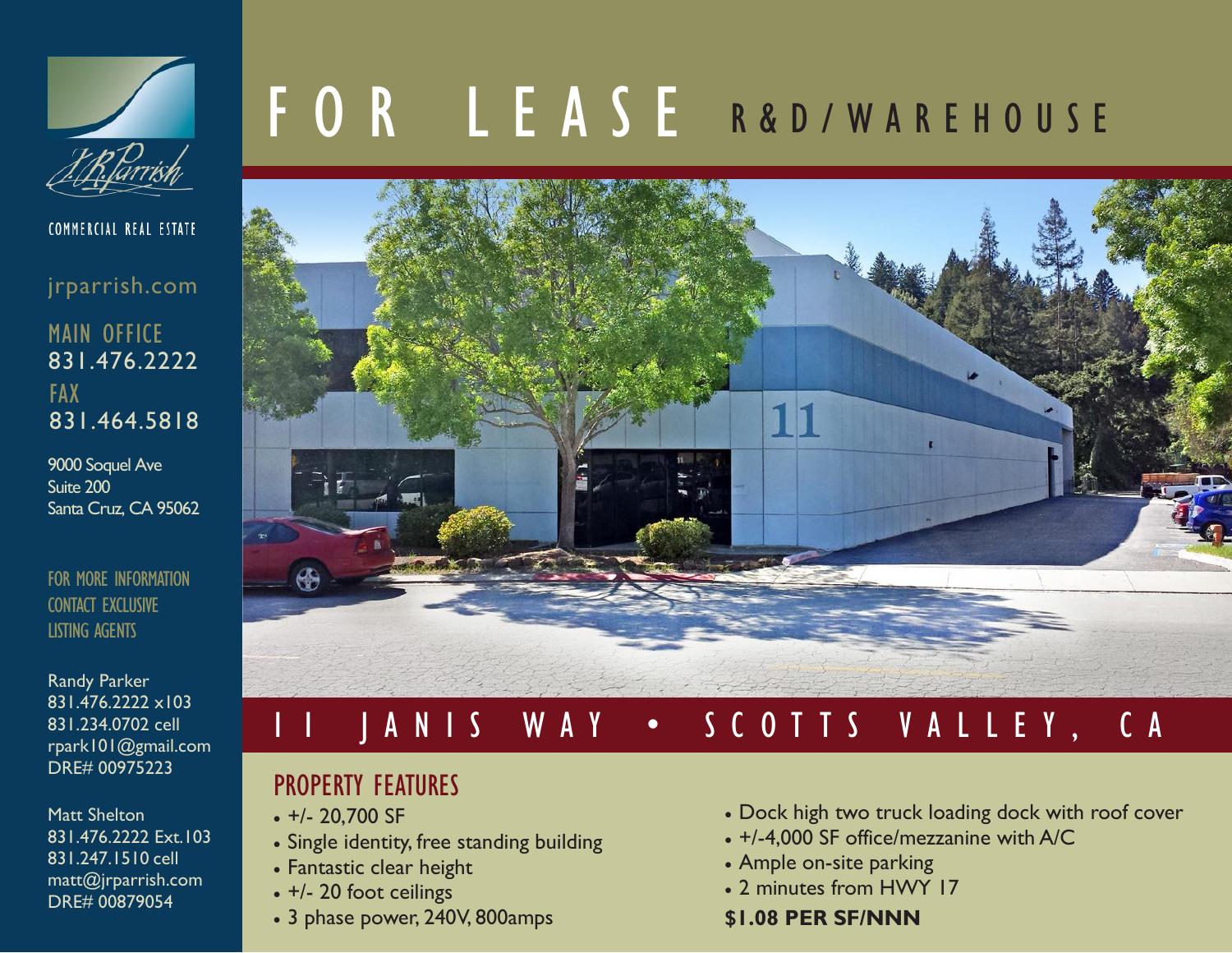

COMMERCIAL REAL ESTATE

jrparrish.com

#### MAIN OFFICE 831.476.2222 FAX 831.464.5818

9000 Soquel Ave Suite 200 Santa Cruz, CA 95062

FOR MORE INFORMATION CONTACT EXCLUSIVE LISTING AGENTS

Randy Parker 831.476.2222 x103 831.234.0702 cell rpark101@gmail.com DRE# 00975223

Matt Shelton 831.476.2222 Ext.103 831.247.1510 cell matt@jrparrish.com DRE# 00879054



### J R P A R R I S H C O M M E R C I A L R E A L E S T A T E · j r p a r r i s h . c o m